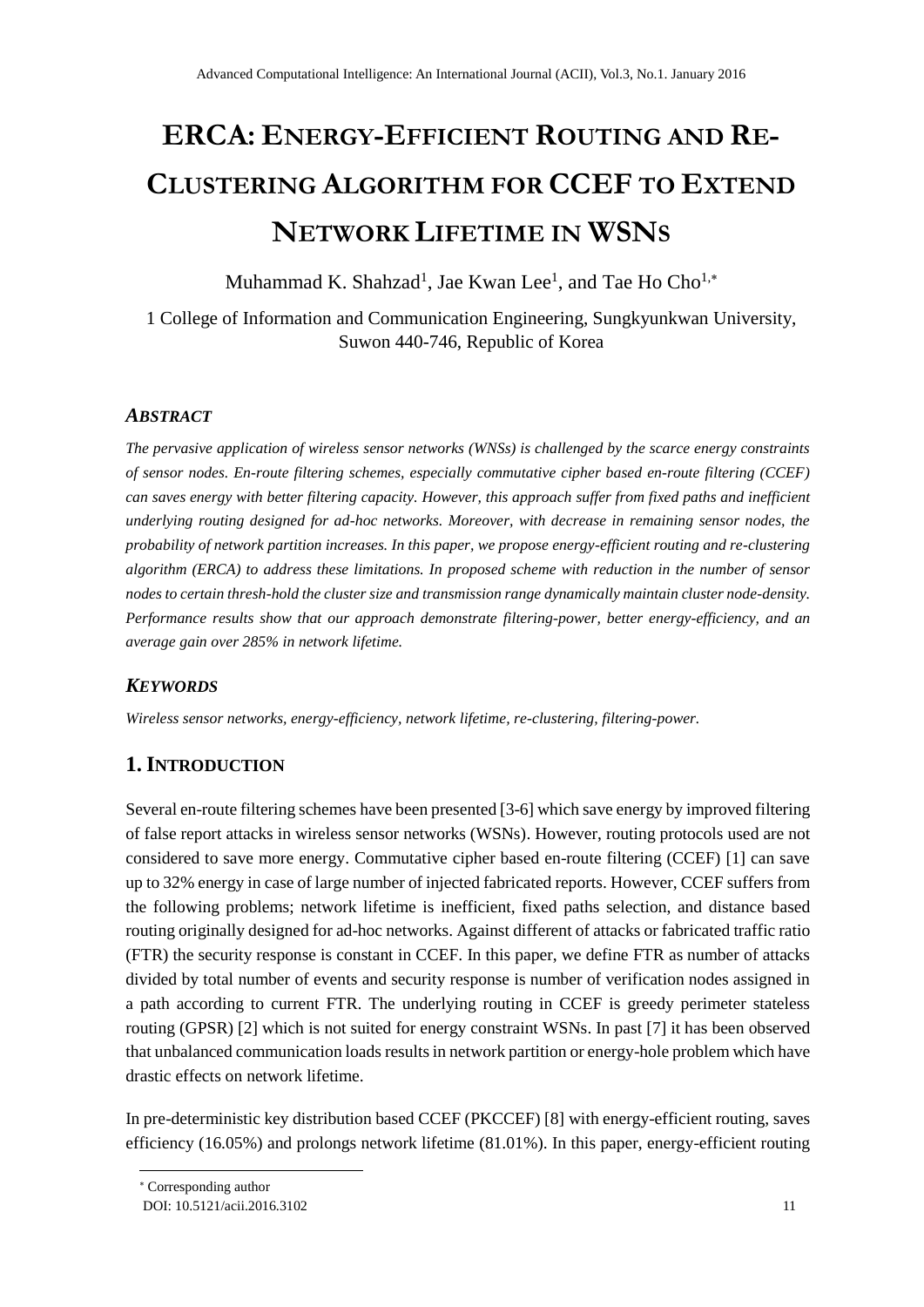and re-clustering algorithm (ERCA), significantly extends network lifetime (avg. 285%) while maintains filtering-power. The reason for improvement in energy-efficiency and network lifetime is due to dynamic re-clustering and sensor range as number of sensor nodes are reduced over time. Furthermore, attacks information is also obtained without causing energy consumption at sensor nodes. This FTR method will be explained in section 4.2 in detail. In this paper, to evaluate energy consumption, we will use first order radio model [17, 18]. The main contributions of this paper are:

- Improved energy-efficiency
- Significant network lifetime extension
- Improved security

# **2. COMMUTATIVE CIPHER BASED EN-ROUTE FILTERING (CCEF)**

In this section, query-response model and verification example of CCEF is explained as shown in Figure 1.

In order to establish a session, the BS transmits a query message  $[Q_{id}, CH_{id}, \{k_s\}_{KnCH}]$  to the CH that contains the Query ID ( $Q_{id}$ ), CH ID (CH<sub>id</sub>), and  $k_s$  key encrypted with the CH's  $k_n$ , i.e.,  $\{k_s\}_{Kn_{CH}}$  as shown in Figure 1(a). In order to establish a session, a plain text  $k_w$  key is dropped on each en-route node. Verification noes are randomly selected based on probabilistic method. In a sensor field events are randomly generated which the  $BS$  is interested in know certain event in an area in the field. In response the nodes receiving the event's information, select a  $CH$ , generate response.

An event report is endorsed by the event sensing nodes and forward it to the  $CH$ . Upon receiving the query, the CH uses  $k_n$  key to decrypt the  $k_s$  key to check validity of the query. The CH compress the  $MAC<sub>s</sub>$  generated by above event sensing nodes by using a simple  $XOR$  operation. The response message is sent along with the  $MAC<sub>s</sub>$  and the  $IDS$  of these nodes, as illustrated in Figure 1(b). In response, the CH sends a reply message  $[Q_{id}, R, {E_{id}, F_{id}, G_{id}}$ ,  $MAC_s$ ,  $MAC_n$ , to establish a session. For the predetermined session duration, reports are generated by the event-receiving nodes in collaboration with the  $CH$  and are forwarded to the  $BS$ .



Figure 1. Query-reponse and route setup process in CCEF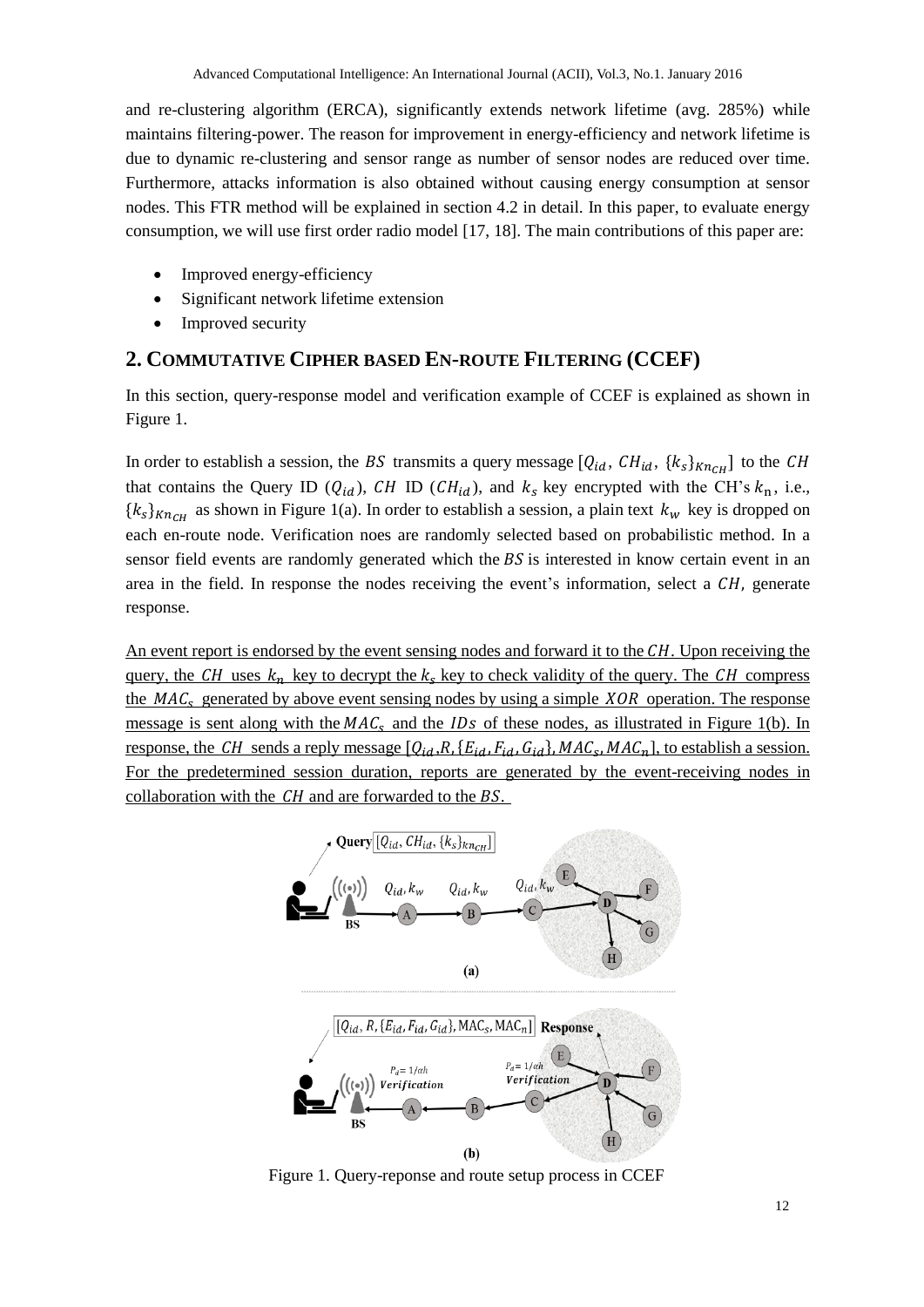For event reports verification, the sensor nodes with  $k_w$  keys first extract  $Q_{id}$  to determined that the query is valid, and if so, use  $k_w$  to verify the  $MAC<sub>s</sub>$  without knowing  $k_s$  by using the property of commutative cipher. When the report in the response message reaches the  $BS$ , it generates the  $MAC<sub>n</sub>$ and verifies it along with  $MAC<sub>s</sub>$ . This will verify the CH and all of the report-endorsing neighbours if both tests are validated. If not, either the  $CH$  or one or more endorsing nodes is compromised.

# **3. PROPOSED SCHEME**

In this section, system models and overview is presented.

#### **3.1. System models**

#### **3.1.1. Network model**

The N number of sensor nodes are randomly deployed within field F of area  $A = F_h \times F_w$  with radius of  $R$  as illustrated in the Figure 2. This sensor field comprise of  $N$  number of sensor nodes represented by:  $\{S_1, S_2, S_3, ..., S_n\}$  respectively. The location of the BS is right mid edge of the sensor field. The clusters are represented by:  $\{C_1, C_2, C_3, ..., C_n\}$ . At startup phase all the cluster are of equal size with  $A = C_h \times C_w$ . In each cluster equal number of nodes are randomly distributed, referred as node density or *ñ*. As the number of sensor nodes decreases with time due to energy depletion (i.e., remaining energy become zero and no more communication is possible), re-clustering and transmission range are adapted to maintain ñ. It will be further elaborated in section 3.2.3. Following are the assumptions related to this model:

- Network is composed of static homogenous nodes
- Communication links are symmetric
- Nodes can adjust transmission power as per distance



Figure 2. Sensor field

#### **3.2.2. Energy consumption model**

In this paper, we have used the first-order radio model [17] with a free space  $(d^2$  power loss) channel model. A sensor node is composed of a radio communication components, data processing unit, micro sensor unit, antenna to transmit or receive data, amplifier, and power supply. In this paper for simplicity, we only consider the energy dissipation that is associated with the radio component and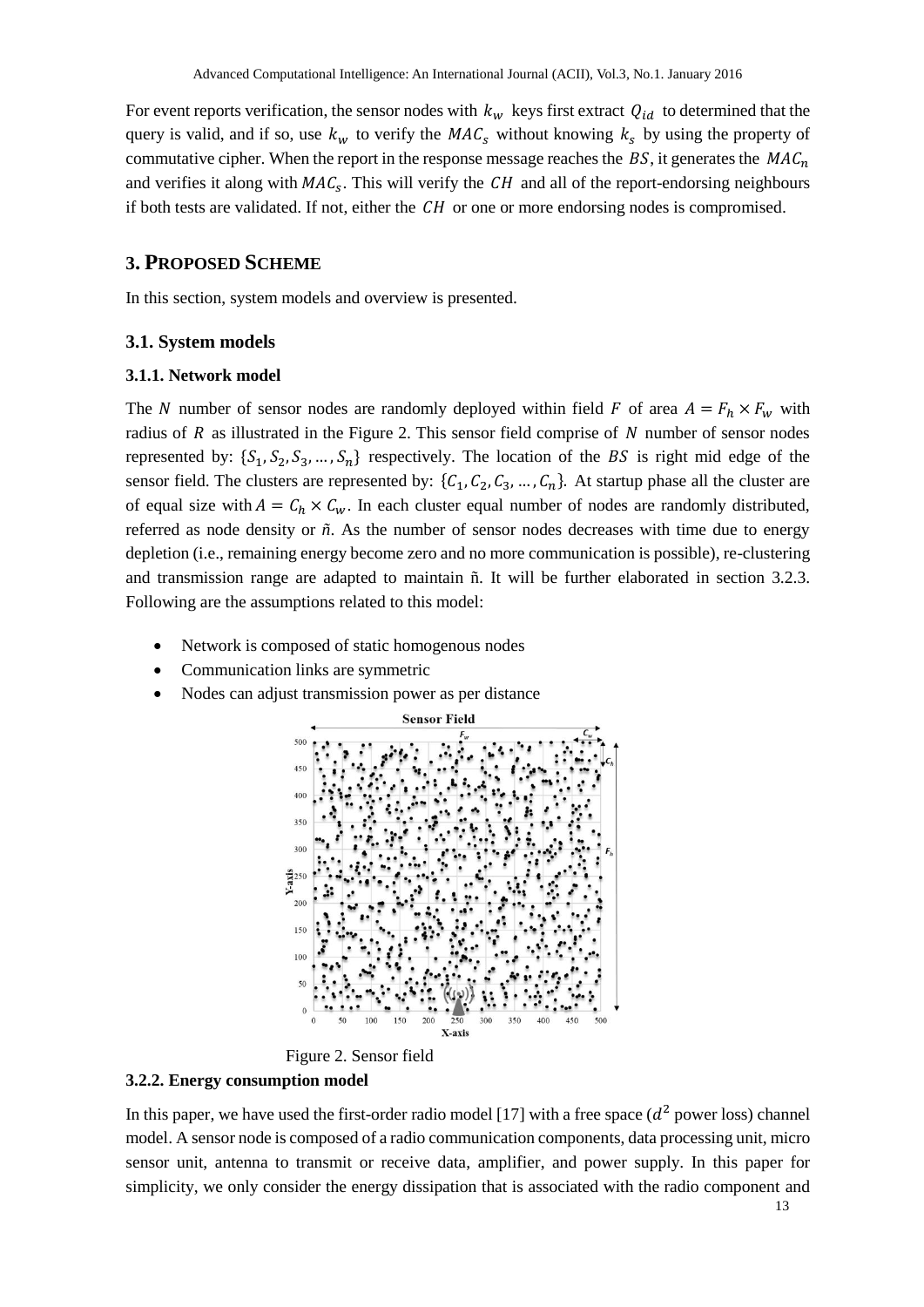electronics. A simple and commonly used first-order radio model block diagram is shown in Figure 3. The packet of  $m$  bits propagation at a distance  $d$  between the transmitter and receiver antennas, require the transmission energy of  $E_{T_x}(k, d)$  as shown by Equation (1).

$$
E_{T_x}(m,d) = E_{elec} \times m + E_{amp} \times m \times d^{\lambda}
$$
 (1)

 $E_{elec}$  is the energy used by the electronics of the circuit and  $E_{elec} \times m$  is the energy used by the transmitter to sent *m* bits. Furthermore,  $E_{amp}$  is the energy required by the amplifier, and  $\lambda$  is the path loss constant. Similarly,  $E_{R_x}(m)$  is the energy required to receive k-bits as shown in Equation (2).

$$
E_{R_x}(km) = E_{elec} \times m \tag{2}
$$

The energy used by transmitter amplifier for transmission is  $E_{amp} = 100pJ/bit/m^2$ . In addition the energy used by circuitry of transmitter and receiver is  $50 nJ/b$ it.

| Transmitter         |                                       | ((•)      | (•)                 | Receiver |
|---------------------|---------------------------------------|-----------|---------------------|----------|
| $m$ bits            | Electronics                           | Amplifier | Lelectronics        | Receiver |
| $E_{elec} \times m$ | $E_{amp} \times m \times d^{\lambda}$ | $d$       | $E_{elec} \times m$ | $m$ bits |

Figure 3. First order radio model for energy consumption

#### **3.2.3. Clustering and re-clustering method**

Over the time sensor nodes are depleted as the energy level reaches to zero. The probability of depletion of the sensor nodes is higher near the  $BS$  and on the paths. This reduces the number of event sensing nodes or report endorsing nodes which make it easier for the adversary to forge a report. This not only make easier to compromise security but also shortens the network lifetime. The depletion of nodes around sink and one established paths cause energy-holes which have adverse effect on network lifetime. This indicates that maintaining number of sensor nodes in a cluster can help security and extend network lifetime.

However, physical installation of sensor nodes may be both costly and hazardous task. A simple solution can be adjusting cluster size and transmission range to maintain cluster node density. Suppose ñ is the cluster node density at the network deployment or our desired number of nodes to be maintained in a cluster. In this paper as 10% of total number of nodes are depleted we apply cluster node density adaptive method to re-cluster the sensor network. The re-clustering formula used in this paper is illustrated with Equation (3).

$$
C_{size_k} = \frac{\|F_h^2}{N_{nk}} \tag{3}
$$

As the total number of sensor nodes  $(N_{nk})$  decreases, the cluster size at the  $k^{th}$ step is increased given ñ and the field higher and width. We assume same height and width of a cluster.

The number of CHs in a row  $(N_{CHs<sub>r</sub>})$  or column  $(N_{CHs<sub>c</sub>})$  of the sensor field is depicted by Equation (4).

$$
N_{CHs_r} = N_{CHs_c} = \sqrt{N_{nk}/\tilde{n}}\tag{4}
$$

The cluster, k height  $(C_{kh})$  or width  $(C_{kw})$ in field F with height  $F_h$  and width  $F_w$  is defined by Equations (5) and (6).

$$
C_{kh} = F_h / N_{CHs_r} \tag{5}
$$

$$
C_{kw} = F_w / N_{CHs_c} \tag{6}
$$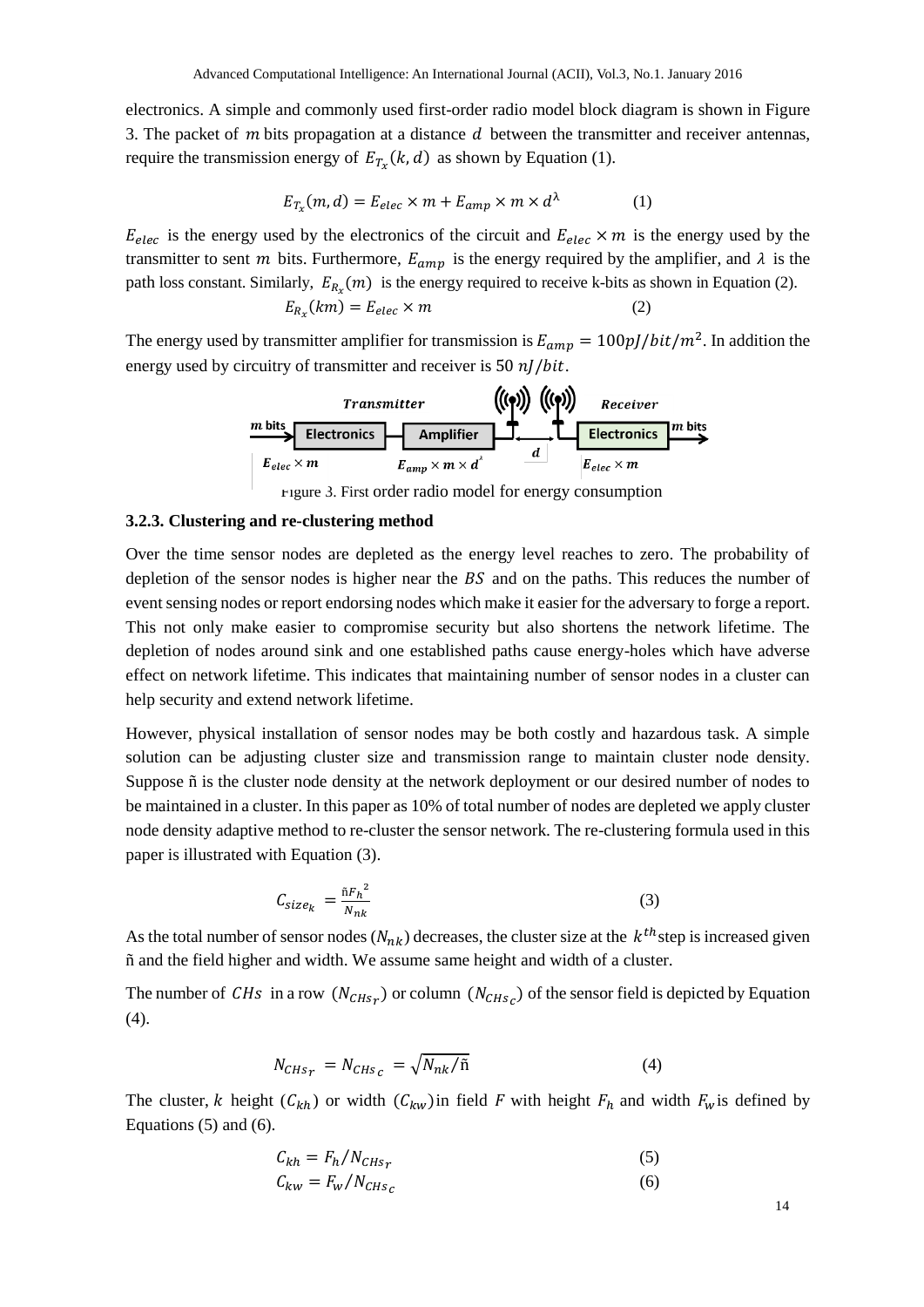Similarly, new range,  $R_k$  at the  $k^{th}$  step is given by Equation (7)

$$
R_k = \frac{c_{kh}}{\partial} \tag{7}
$$

Where  $\partial = C_{ih}/R_i$  represent the system or the design parameter.

Initially all nodes are with same initial energy and there are no depleted nodes. Re-clustering algorithm keep track of the number of nodes depleted due to energy depletion. Our proposed method take care of the network topology conditions (i.e., range, cluster size etc.) and can adjust these parameters to maintain *ñ*. This does not only help extending network lifetime but also help maintaining security by taking care of minimum nodes in a given cluster.

### **3.3. System Overview**

This section illustrates; setup initialization, key distribution, and forwarding node selection for the proposed method.

#### **3.3.1. Network construction phase**

A sensor field of area (500  $\times$  500) m<sup>2</sup> with 1000 densely deployed sensor nodes is considered. In this phase sensor nodes are assumed secure during the network construction at boot-up process. It is also assumed that the  $BS$  cannot be compromised during this phase. The sensor nodes have a fixed initial energy of 1 Joules. At this phase, the randomly deployed nodes are granted unique *IDs* and  $k_n$ keys. Furthermore, each node knows it's location through some location mechanism to help it calculate its distance from the  $BS$ .

# **3.3.2. Key distribution phase**

The  $k_w$  keys are distributed pre-deterministically for each session to a randomly selected percentage of sensor nodes on a path. The  $k_w$  is pre-deterministically disseminated before a session in the network, while  $k_s$  is transmitted securely to the  $CH$  in a query message. In contrast in CCEF, keys are distributed to all nodes on the path in the query message, whereas, the filtering nodes are assigned

using probabilistic method  $p = \frac{1}{n!}$  $\frac{1}{\alpha h}$ ; where  $\alpha$  is design parameter and h is distance or number of

hopes. In ERCA, keys are only possessed by a predetermined percentage of nodes in the path and the same nodes are used as filtering nodes in response message. The percentage of nodes to be granted  $k_w$  keys are selected based on current FTR or attacks. Due to this reason, based on current FTR, we can dynamically determine a corresponding secure path. This method can dynamically select a suitable path depending upon the attack information. A session is changed after  $t$  time or after a node is depleted.

#### **3.3.3. Route set-up phase**

In the proposed method the route setup process is similar to CCEF with improved key distribution method and a forwarding node selection method.

The routing in proposed method is dynamic instead fixed path routing considering different parameters in addition of distance only as in CCEF. In order to make scheme to respond to different FTR, we consider presence of keys on nodes. If there are more attacks or higher FTR a path with more nodes having keys is preferred. This means with higher FTR ratio a path with more verification nodes (i.e., nodes with  $k_w$  keys) is selected and vice versa. The BS sends a query message to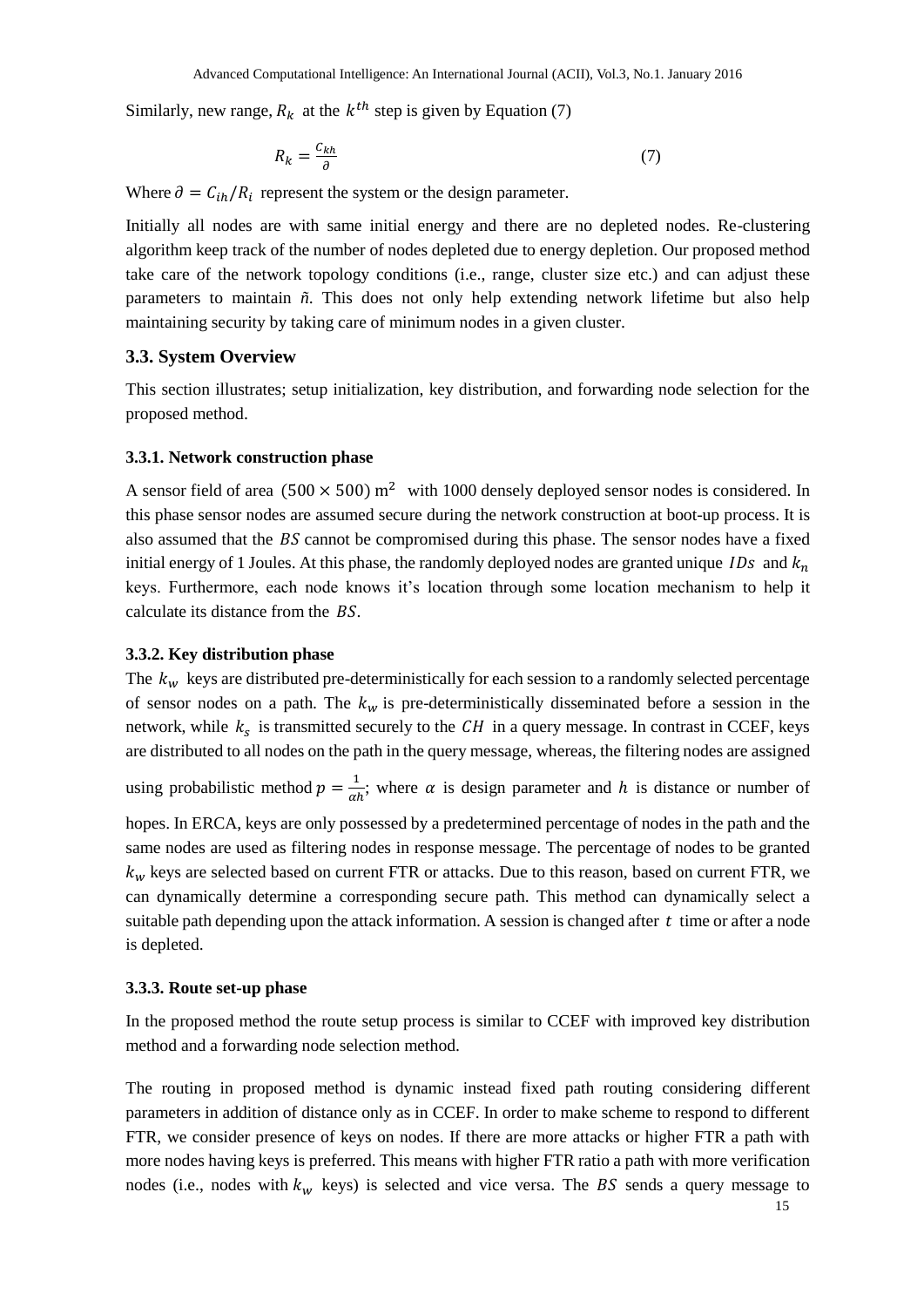establish a path through the  $CH$  in an area of interest. As events can take place randomly in different clusters, multiple sessions can be established at a given time between the  $BS$  and  $CHs$ .

#### **3.3.4. Forwarding node selection method**

Proposed method for selecting the next forwarding node among number of given candidate nodes to create a path is shown in Equation (8).

$$
F_n = \arg_{max} \left\{ k \times \left( 1 - \frac{\beta}{2} \right) + (d + e) \times \frac{\alpha}{2} \right\} \tag{8}
$$

Where  $\alpha$  and are is the system design parameter,  $d$  is the shortest distance of the closest neighbor to the sink,  $e$  is the residual energy, and  $k$  is the presence of  $k_w$  key on that node. All are variable and normalized by one and the node with the highest evaluation among candidate nodes is selected as forwarding node. By repeating this process a path is created between the set of the  $BS$  and the source CH<sub>s</sub>.

# **4. PERFORMANCE EVALUATION**

## **4.1. Experimental Environment**

A 1000-node sensor node are randomly distributed in field of area  $500 \times 500$   $m^2$  consisting of  $k =$ 100 clusters. In each cluster, a fixed number of nodes  $\tilde{n} = 10$  are positioned at random locations. Each of the sensor nodes has an initial range of  $50 \, m$  which is used to determine the neighbours, candidate, and forwarding nodes. The  $BS$  is located at (500, 250) m and aware of the node IDs, locations, and node keys  $(k_n)$  of all of the sensor nodes. The communication links are assumed to be bidirectional. Each node also assumes a unique *ID* and knows its  $k_n$  key. Table 1 illustrates the experimental parameters for the performance analysis. The values of  $E_{elec}$  and  $E_{amp}$  are chosen to achieve an acceptable ratio of  $E_b/N_0$  [18]. The data packet or message size of 200 bits (referred as one time step) and a round is defined as four time steps of data received at the  $BS$ .

| <b>Parameters</b>              | <b>CCEF</b>                       | <b>ERCA</b> |
|--------------------------------|-----------------------------------|-------------|
| Sensors nodes                  | 1000                              |             |
| Sensor field size              | $(500 \times 500)$ m <sup>2</sup> |             |
| <b>BS</b> location             | $(250, 0)$ m                      |             |
| $R_i$                          | 50 m                              | Variable    |
| Cluster $h/w$                  | 50 m                              | Variable    |
| $E_{elec}$ for Tx and Rx       | 50 nJ/bit                         |             |
| $E_{amp}$                      | $100$ pJ/bit/m2                   |             |
| Node energy                    | 1 Joules                          |             |
| MAC verification               | $20 \text{ mJ}$                   |             |
| Data packet                    | 32 bytes                          |             |
| Round                          | 128 bytes                         |             |
| <b>FTR</b>                     | 30%                               |             |
| Path loss constant $(\lambda)$ | 2                                 |             |

Table 1. Experiment parameters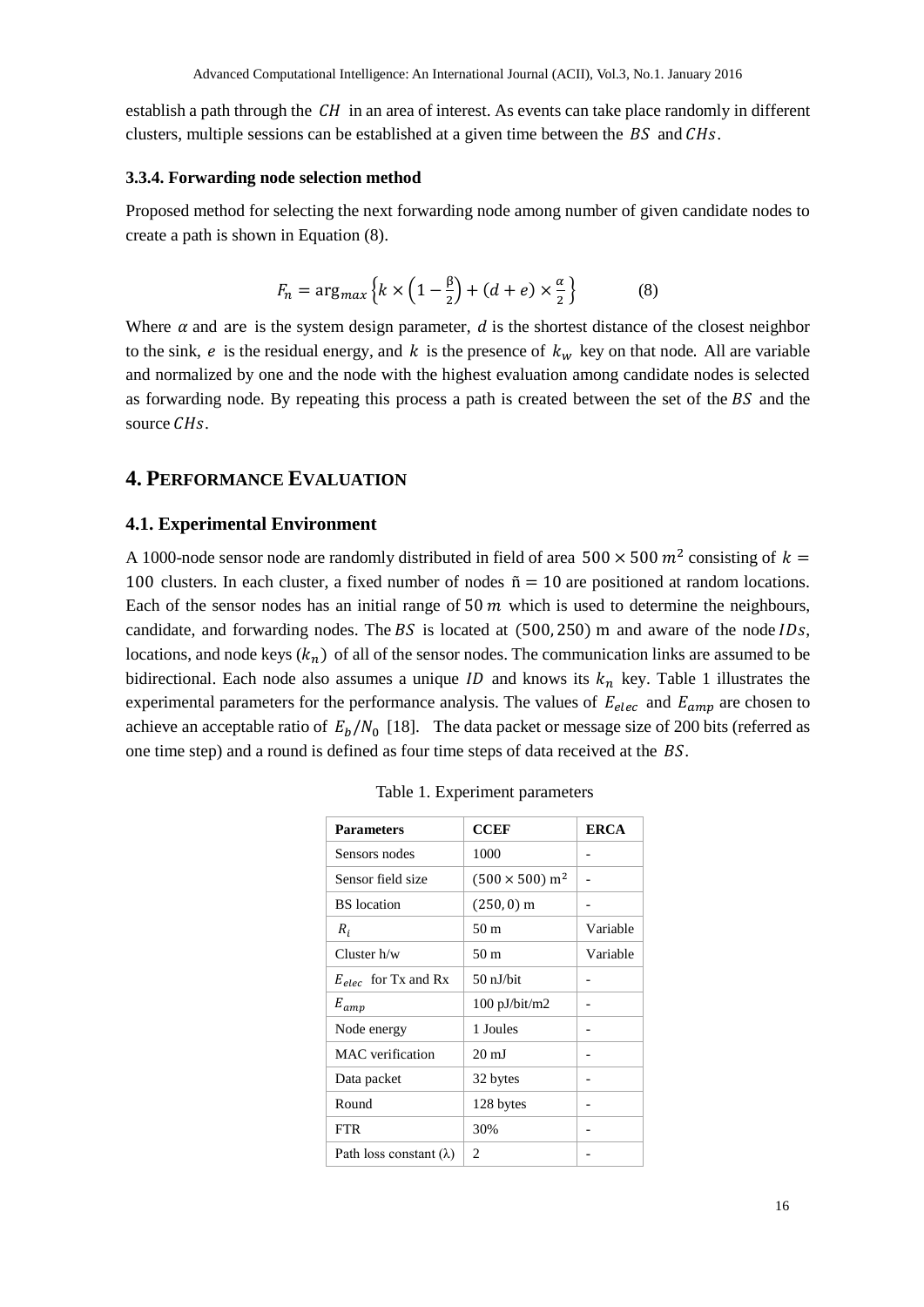## **4.2. Attack information**

In CCEF and ERCA the communication is query driven. In this model a query message is initiated by the  $BS$  to inquire about occurrence of an event in an area of interest. In response, a number of message reports of the event are transmitted during the session. Now, we explain how we can determine the number of attacks or FTR information without causing extra energy or message at the sensor nodes.

The number of event reports through designated  $CH$  are known to the BS. A legitimate report received at the BS will increment its counter by one to determine total number such reports. This need no extra message at the sensor nodes. For fabricated report there can be two cases or either report will be dropped en-route due verification is failed or at the  $BS$ . In first case, the  $BS$  after waiting for designated time window  $t$  will consider it dropped and increment the fabricated report counter by one. Similarly, verification failure at the  $BS$  will cause the fabricated report counter by one since it is also known.

Since, we can determine total number of legitimate and fabricated reports, by using equation (9), the current FTR ratio can be calculated for  $n$  events

$$
FTR = \sum_{e=1}^{n} \frac{F_R}{F_R + L_R} \tag{9}
$$

## **4.3. Experimental results**

The metrics used to evaluate network lifetime and energy-efficiency are; first node depleted (FND), half nodes depleted (HND), and total node depleted (TND). The depleted node is one which have used its total energy and cannot participate in communication. As mentioned earlier one round is four time steps 800 bits of data received at the  $BS$ . One time step is equal to the one packet size of 200 bits. A measure of better network lifetime performance is more number of rounds before node(s) depletion or maximum number of nodes depleted at the end of the simulation experiment. In case of energy-efficiency which scheme consume less average energy per round is more energy-efficient as per FND and HND metrics. The performance is evaluated at different network sizes (nodes) so some fluctuations are present in graphs.

## **4.3.1. Network Lifetime**

In Figure 4 the network lifetime performance comparison of CCEF and EECA is shown using FND performance metric. The x-coordinate depicts network size in terms of number of sensor nodes and y-coordinate represents number of rounds. EECA shows a significant performance gain of an average 3.309 times or 330.90% over CCEF. For all network sizes (number of nodes) proposed scheme performance better than CCEF. The performance improvement of EECA over CCEF is 2.402 folds as shown in the Figure 5 for performance metric HND. The network lifetime performance of EECA is better than CCEF in most cases except at network size of 300 and 200 nodes. As shown in Table 2 the average performance gain is 2.856 times in two cases.

The Figure 6 illustrates performance comparison of CCEF and ERCA for %age of nodes depleted at the end of the simulation experiment for different network sizes. Except for the first case the ERCA performance is significantly better as compare the CCEF. The performance improvement is achieved due to more balance network energy consumption strategies which balance communication loads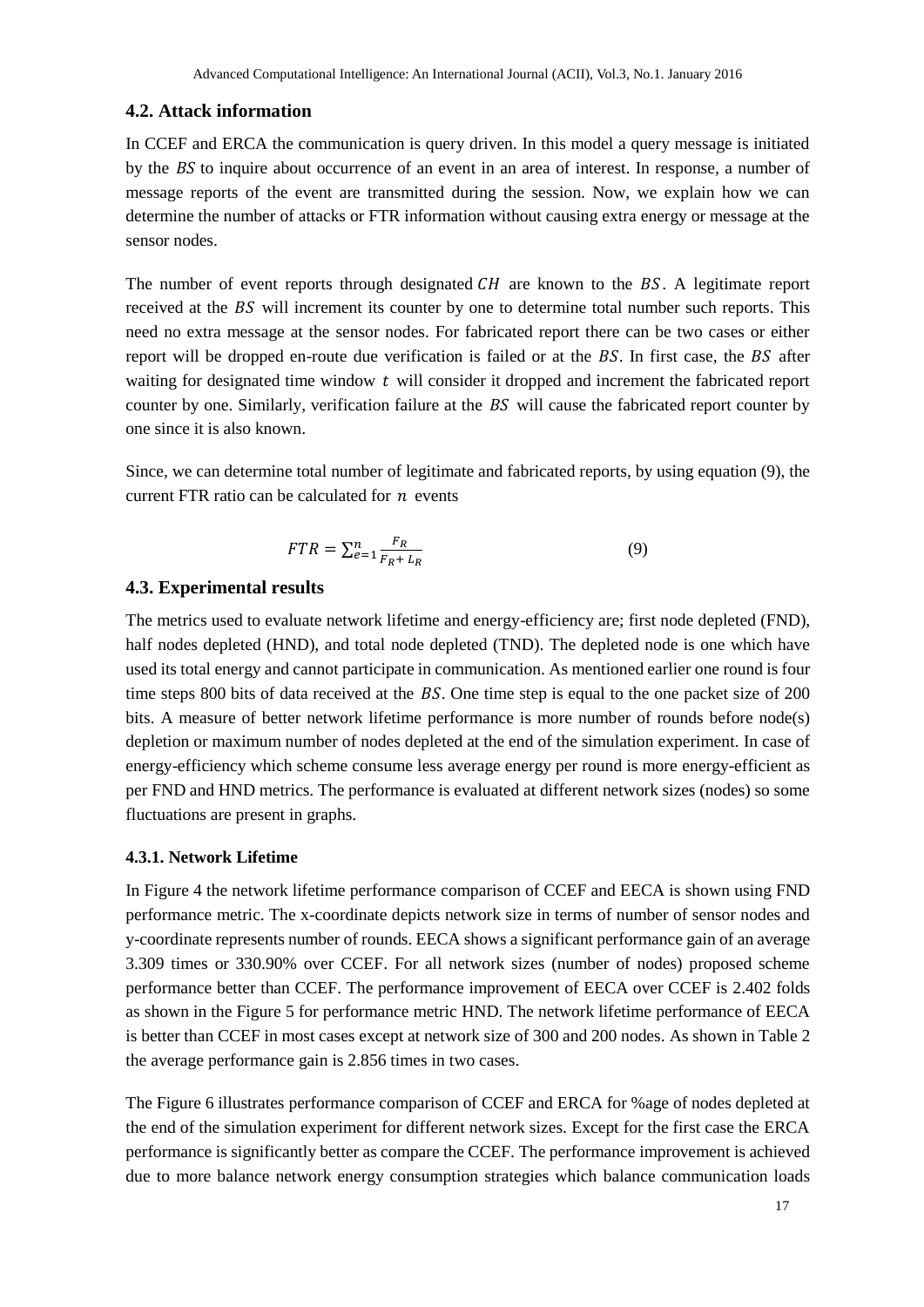



over large group of sensor nodes. Results have indicated that energy-efficient routing, dynamic path selection based on network conditions, and re-clustering help in solving energy-hole problem.

> Table 2. Network lifetime gain of EECA over CCEF metric FND HND avg. lifetime 3.309 2.402 2.856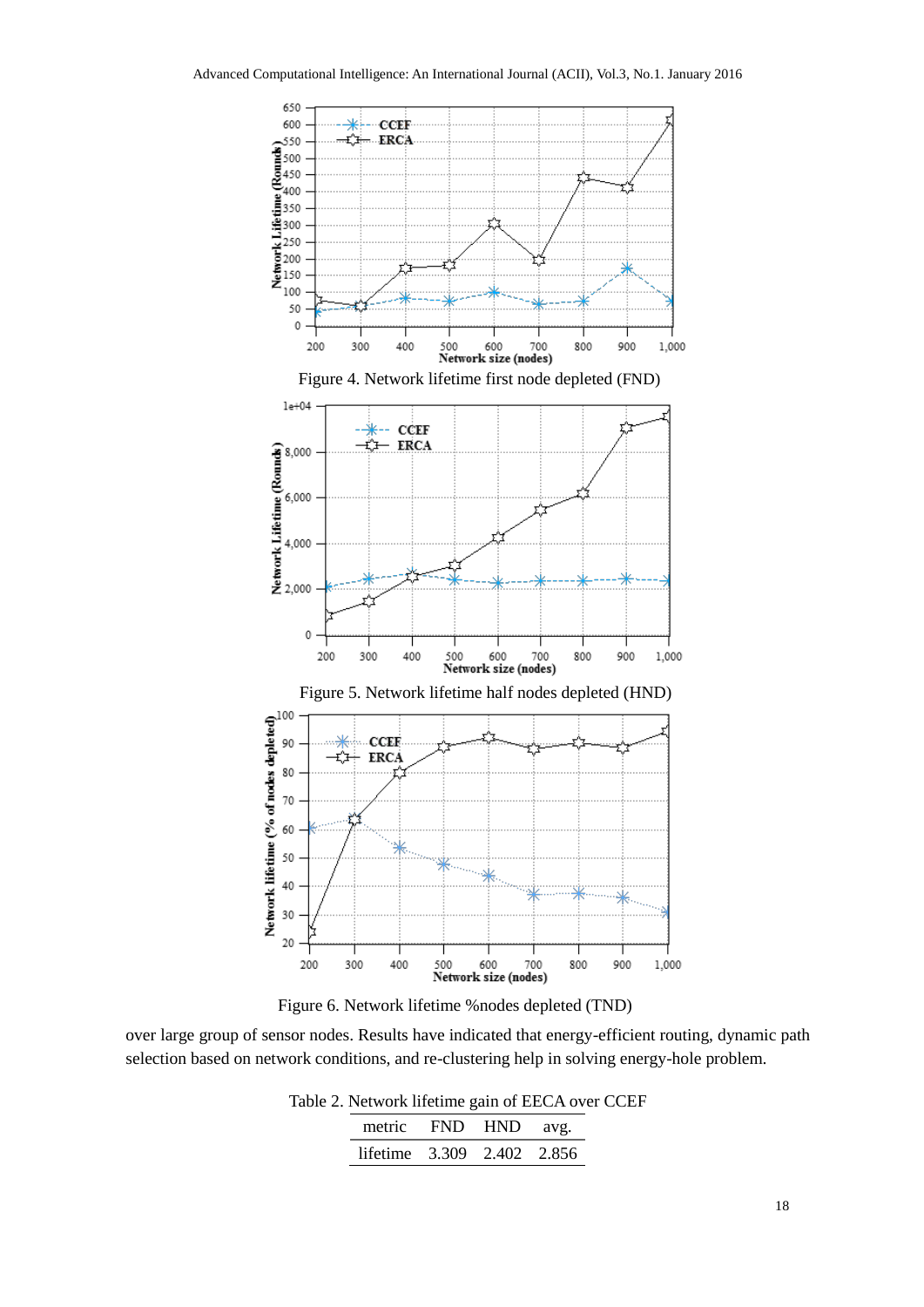## **4.3.2. Energy efficiency**

In this section energy-efficiency performance of EECA and CCEF is discussed. Figure 7 shows that EECA have advantage over CCEF in energy-efficiency using FND metric. In all cases for different network sizes EECA performs better than CCEF in average energy-efficiency per round. The proposed scheme improved on average energy saving of 3.50% for different network sizes.

The case of performance improvement using HND metric is shown in the Fig. 8. In this case the average energy saving is 3.46%. The energy saving performance is summarizes in Table 3.



Table 3. Energy-efficiency gain of EECA over CCEF metric | FND | HND | avg.

energy %  $\vert$  3.50  $\vert$  3.46  $\vert$  3.48

Figure 7. Energy-efficiency first node depleted (FND)



Figure 8. Energy-efficiency half nodes depleted (HND)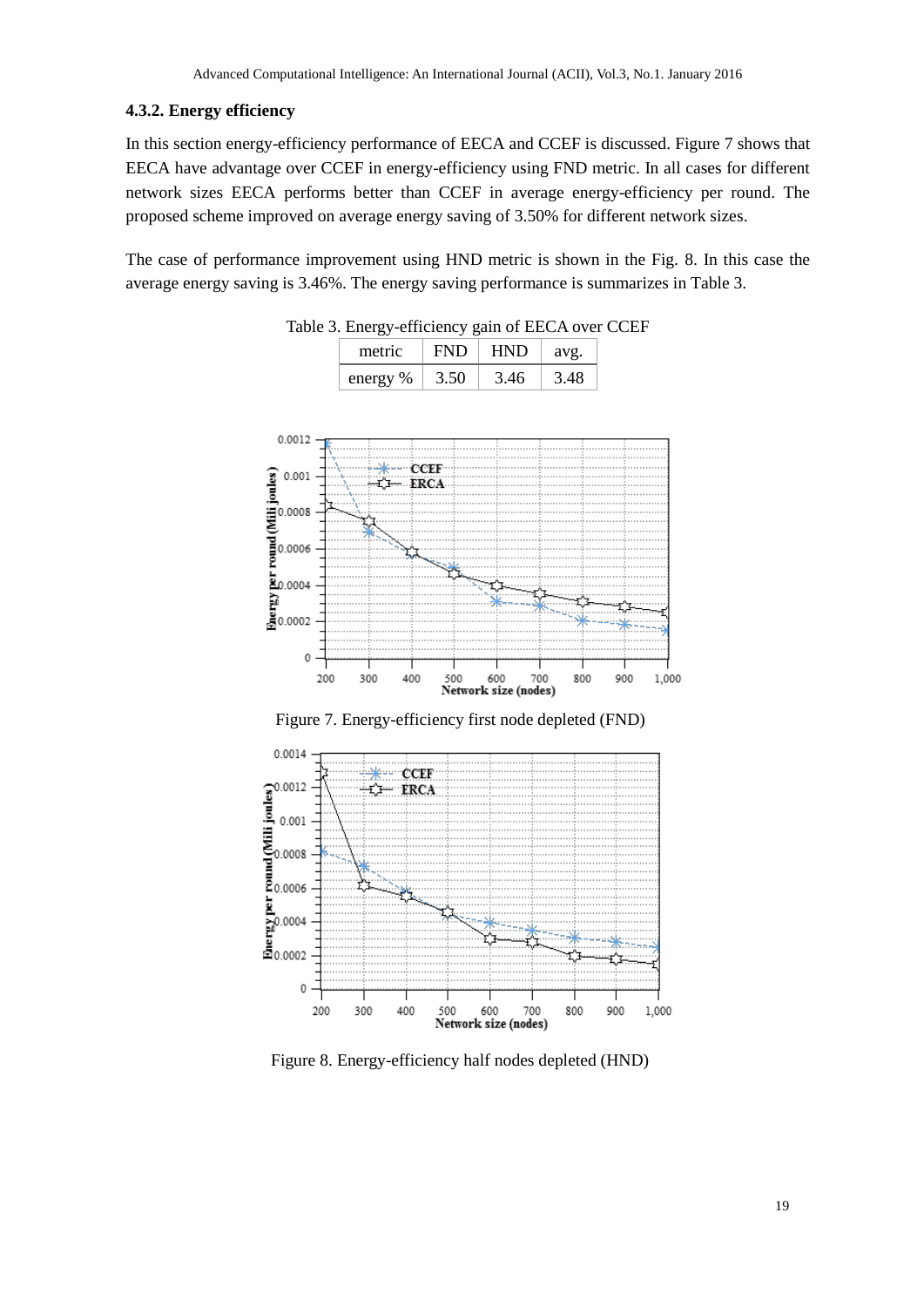## **4.3.3. Security**

In this section filtering-power of two compared schemes in highlighted. With pre-deterministic key re-distribution help achieving better performance as compare to the original scheme. The Figure 9 shows that EECA filtering-power in comparison with CCEF. Average filtering-power of for CCEF and ERCA are 71.31% and 75.93% respectively.



Figure 9. Filtering power of CCEF and EECA

# **5. RELATED WORK**

In this section, research work related to our proposed scheme is explained. En-route filtering scheme such as CCEF [1] can save energy by early dropping of false report attacks. CCEF forms a secret association among the nodes and the  $BS$  for entire session where each node possesses its own witness. The en-route sensor nodes do not require to share a symmetric key, thereby offering stronger security protection than the existing symmetric key sharing schemes. Re-clustering is required, because; 1) when number of sensor nodes are less then  $t$  nodes the security is compromised and 2) network lifetime suffer from adverse effect. Security is compromised with less number of nodes in a cluster due to the need of less number compromised keys are needed to forge a report. It has adverse effects on network lifetime as with fewer nodes in a cluster limits the reachability.

The underlying routing protocol in CCEF is GPSR [3], which forwards packets based on a greedy approach in terms of the next-hop closer to the destination. GPSR does not consider residual energy level of the sensor nodes to determine the next hope. However, for energy constraint WSNs, it suffer from number of constraint; 1) consider distance only 2) fix path routing and 3) inefficient network lifetime.

Recently, several security schemes has been proposed in order to achieve energy-efficiency. One approach is to filter false reports en-route as early as possible. To cater this challenge several en-route filtering has been proposed. Statistical en-route filtering (SEF) [3] has first addressed the false report detection problems in WSNs by finding the number of compromised sensor nodes. It presents the general en-route filtering framework to serves as the source of subsequent en-route filtering security protocols. Dynamic en-route filtering (DEF) [4] uses the novel hill climbing method for key dissemination to filter false reports earlier, requires a key chain for authentication by each node in the chain.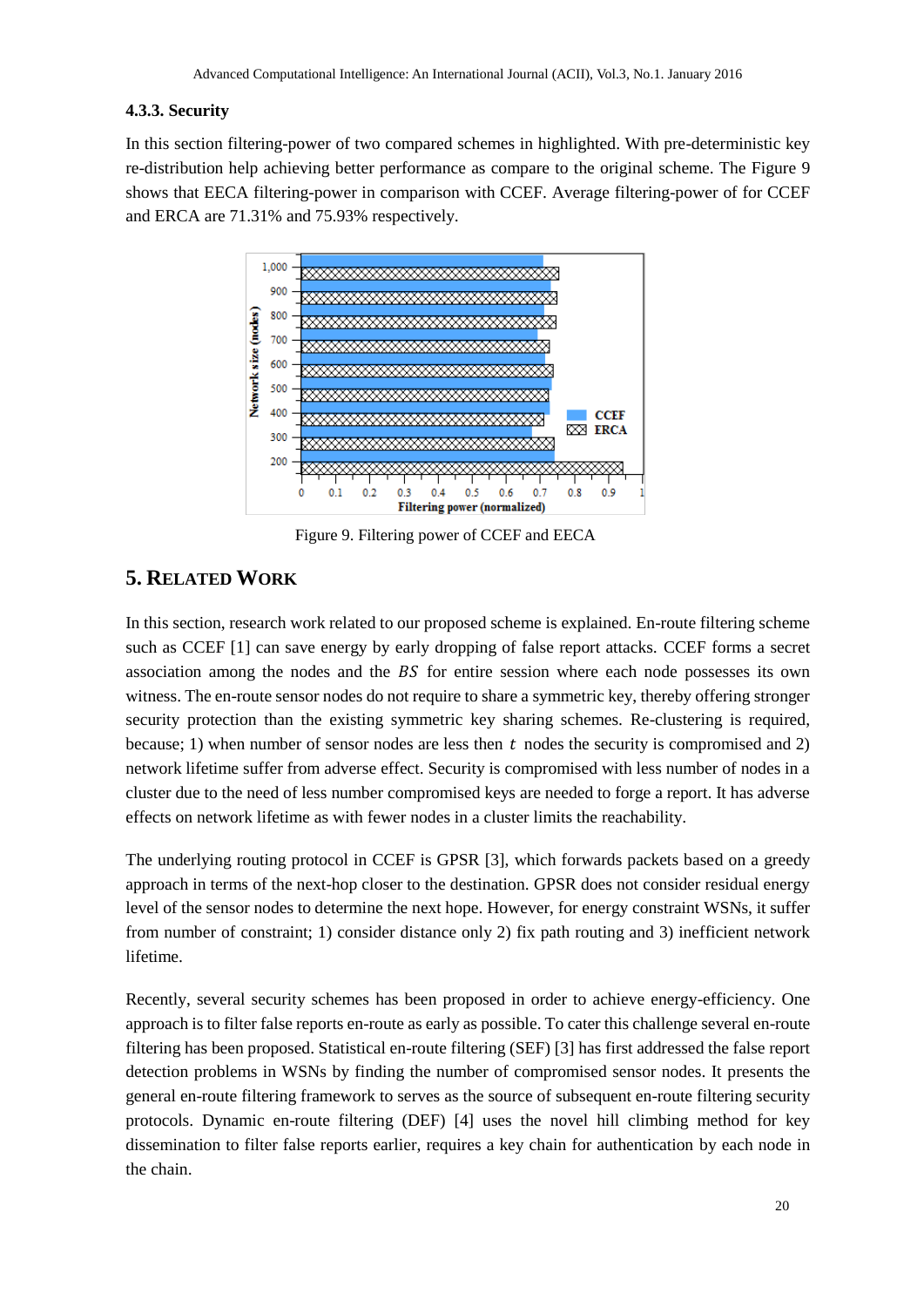The interleaved hop-by-hop authentication scheme (IHA) [5] can determine false data reports in case of no more than  $t$  nodes are compromised. It presents an upper bound to the number of hops a false report can travel before getting dropped in the presence of  $t$  colluding nodes. IHA is also based on GPSR routing as in CCEF and suffer from similar limitations. In a probabilistic voting-based filtering scheme (PVFS) [6], the number of message authentication controls (MACs) or votes is used to detect both fabricated reports with false votes and false votes on valid report attacks. The study [7] explores the uneven consumption of the energy in sink based networks. This problem results in energy holes having drastic effects on network lifetime.

In order to address, related limitations, several variants of above en-route filtering schemes has been propose to increase energy-efficiency and/or extend network lifetime. PKCCEF [8] improves CCEF which by using energy aware routing, improves network lifetime and saves energy. In research [9], a key index-based routing for filtering false event reports in the WSN is proposed. In this approach each node selects a path from the source to the destination based on the key index information of its neighbour nodes.

In work [10], a fuzzy-based path selection method (FPSM) is proposed which improves the detection of false reports in the WSN. In this approach each cluster selects paths by considering the detection capacity and the energy-efficiency. These schemes do not utilized re-clustering to further improve network lifetime. The paper [11] addresses the limitations of IHA, which is based on a single fixed path between the source and the sink. In order to address this problem, a multipath interleaved hopby-hop authentication (MIHA) scheme is proposed. It creates multiple paths and select another available path if current path has re are  $t$  compromised nodes. Results demonstrate that it is more energy-efficient and can filter more attacks.

In work [12], it is observed that uneven distribution of the communication loads often results in energy hole problem. In order to counter this problem optimal and adjustable transmission ranges are dynamically assigned to improve the network lifetime. Performance evaluation shows the near optimal solution to prolong network lifetime both in uniform and non-uniform sensor nodes deployment. The effect of cluster size on energy consumption has been study by authors in an energyefficient multi-hop hierarchical routing protocol (MHRP) for WSNs [13].

The authors in [14] studies the cluster size issue in a practitioner reference of the communication required for data collection. In [15], the authors present the optimal cluster size considering the network lifetime and energy-efficiency. These approaches demonstrates that optimal clustering sizes or re-clustering can extend the network lifetime.

In the adaptive decentralized re-clustering protocol (ADRP) [16], the  $CHs$  and the next  $CHs$  are determined by considering the residual energy level of each node and the average energy of each cluster. Results shows that improved network lifetime as compared to the other clustering protocols. However, these schemes does not support mobile sink. The paper [17] presents several radio transmission model. In order to calculate the energy dissipation in this paper, we first order radio model [18].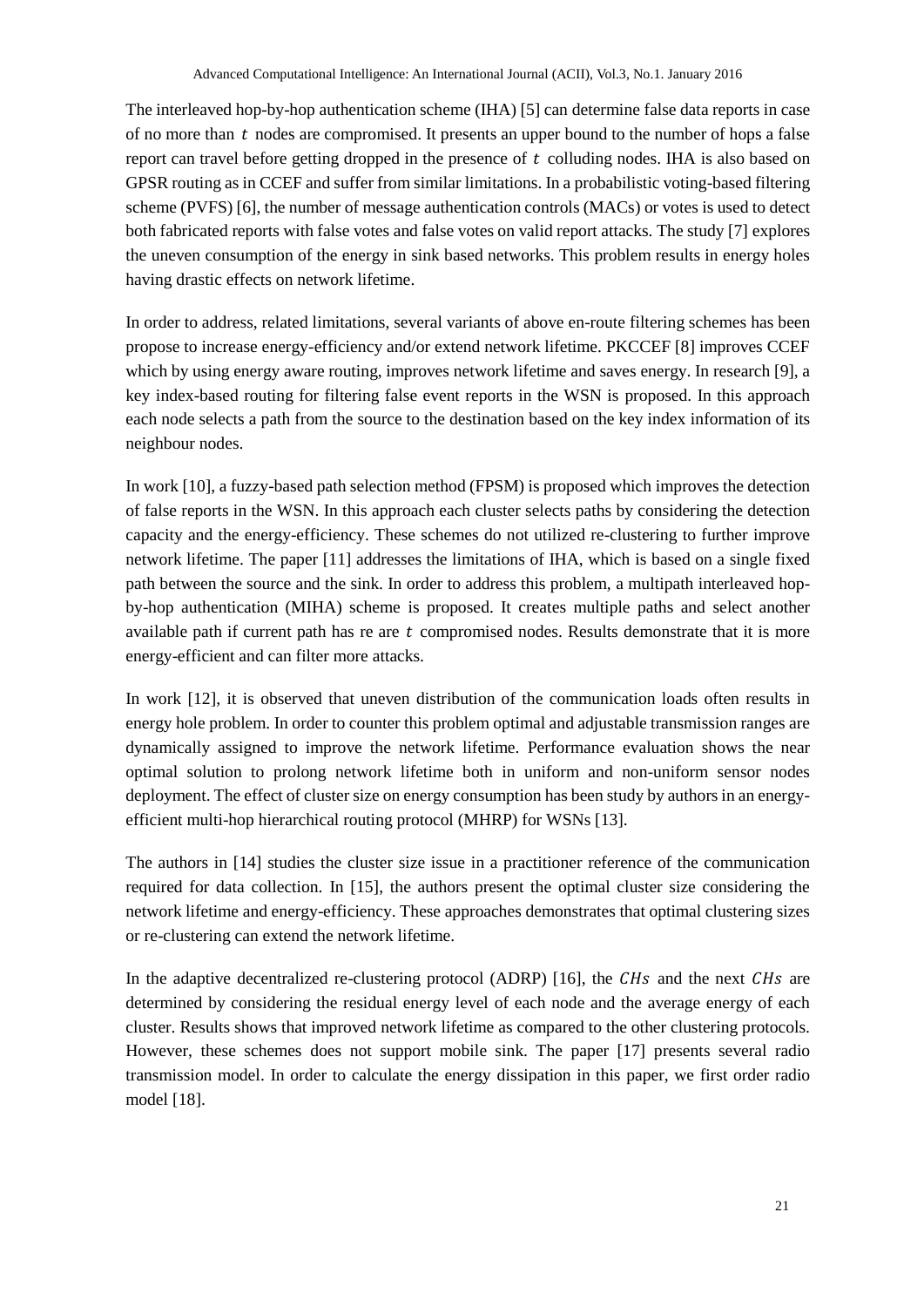# **6. CONCLUSIONS AND FUTURE WORK**

By distributing and balancing the communication loads over a larger group nodes EECA has been able cater with energy hole or network partition problem. Keys are pre-deterministically redistributed on different paths to respond to different FTR ratios or attack frequency. This enable attack based dynamic path selection based routing. This helps in load balance over multiple paths alternatively which extend network lifetime.

We have saved energy by better detection of fabricated reports which limits number of hopes. In case of higher FTR, more verification nodes are assigned results in higher filtering of fabricated report. Whereas, when FTR is low, less number of verification nodes are selected resulting is less number of verifications for legitimate reports. Another main reason for significant network lifetime extension is re-clustering ability to reach nodes when node density in a cluster is reduced with depletion of sensor nodes. To maintain the node density proposed scheme adjust cluster size and transmission range. In future work we aim to achieve more energy-efficiency and improved filtering-power by selecting filtering nodes using fuzzy logic instead of pre-deterministic or probabilistic methods. The filtering capacity can further improved by using Generic Algorithm (GA) to optimized fuzzy membership functions.

# **ACKNOWLEDGEMENTS**

This research was supported by the Basic Science Research Program through the National Research Foundation of Korea (NRF) funded by the Ministry of Education, Science and Technology (No. 2013R1A2A2A01013971).

## **REFERENCES**

- [1]. Hao Yang and Songwu Lu. Commutative cipher based en-route filtering in wireless sensor networks. 60th Vehicular Technology Conference, 2004, vol. 2, pp. 1223-1227.
- [2]. B. Karp and H. T. Kung. GPSR: Greedy perimeter stateless routing for wireless networks. ACM MobiCom, 2000, pp. 243-254.
- [3]. F. Ye, H. Luo, S. Lu, and L. Zhang. Statistical en-route filtering of injected false data in sensor networks. In IEEE Proceedings of INFOCOM, 2004, pp. 839-850.
- [4]. Zhen Yu, and Yong Guan. A dynamic en-route filtering scheme for data reporting in wireless sensor networks. IEEE/ACM Transactions on Networking, 2010, vol. 18(1), pp.150-163.
- [5]. S. Zhu, S. Setia, S. Jajodia, and P. Ning. An interleaved hop-by-hop authentication scheme for filtering of injected false data in sensor networks. Proceedings of EEE Symposium on Security and Privacy, 2004, pp. 259-271.
- [6]. Feng Li and Jie Wu. A probabilistic voting-based filtering scheme in wireless sensor networks. Vancour, Canada, ACM IWCMC, 2006, pp. 27-32.
- [7]. Liu, Tao. Avoiding energy holes to maximize network lifetime in gradient sinking sensor networks. Wireless Personal Communication. Springer Science + Business Media, LLC, 2012, pp. 581-600.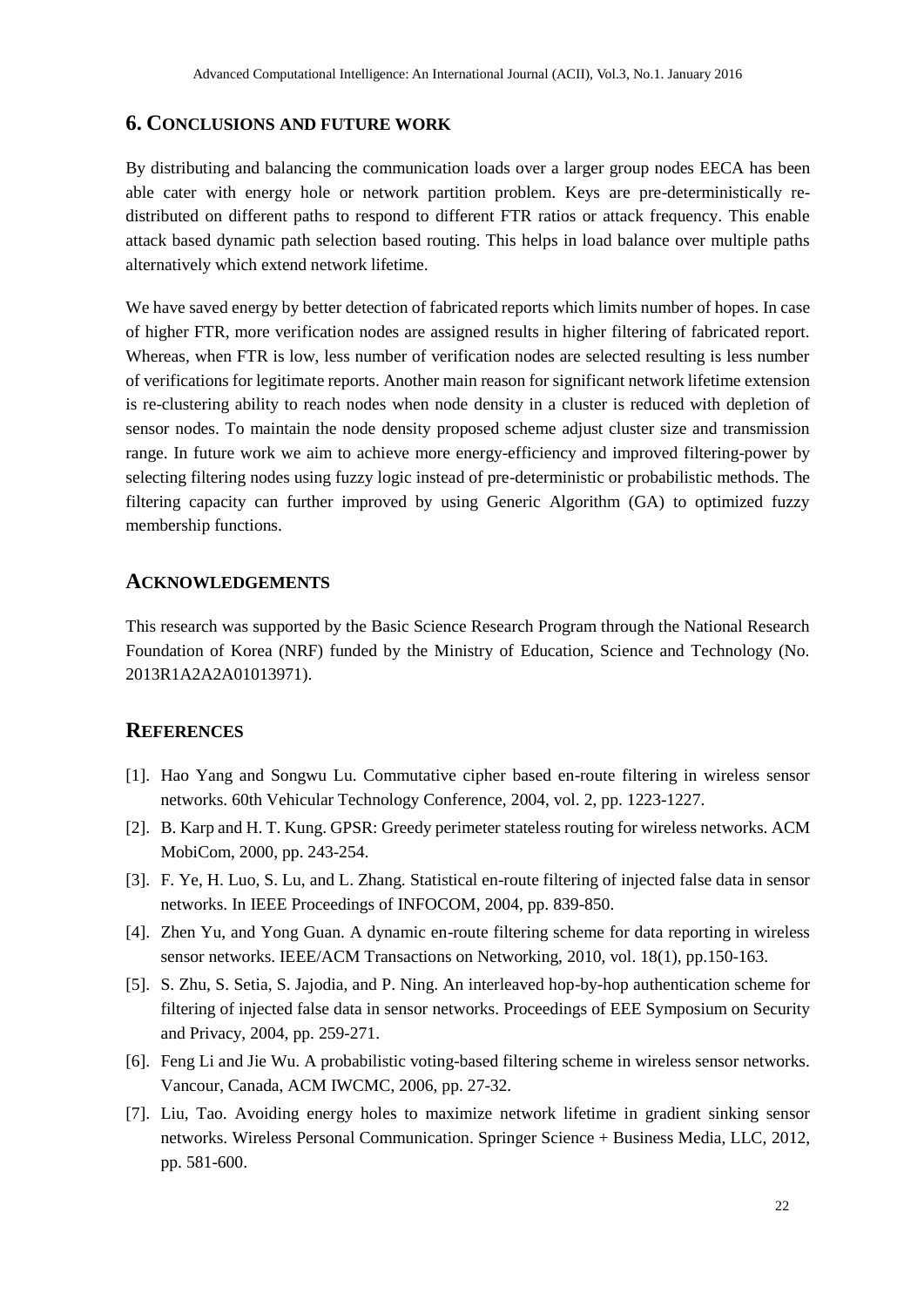- [8]. Muhammad K Shahzad and Tae Ho Cho, Extending the Network Lifetime by Pre-deterministic Key Distribution in CCEF. Wireless Sensor Networks. Wireless Networks, 2015, DOI 10.1007/s11276-015-0941-0.
- [9]. S. Y. Moon and T. H. Cho. Key index-based routing for filtering false event reports in wireless sensor networks. IEEE Transaction on Communication. Tokyo. Japan, 2012, vol. E95-B (9), pp. 2807-2814.
- [10].Hae Young LEE and Tae Ho CHO. Fuzzy-based path selection method for improving the detection of false reports in sensor networks. IEICE Transaction on Information and System, 2009, pp. 1574-1576.
- [11].P.T. Nghiem and T.H. Cho. A multi-path interleaved hop by hop en-route filtering scheme in wireless sensor networks. Computer Communications, 2010, vol. 33(10), pp. 1202-1209.
- [12].Chao Songa, Ming Liu, Jiannong Cao, Yuan Zheng, Haigang Gong, and Guihai Chen. Maximizing network lifetime based on transmission range adjustment in wireless sensor networks. Computer Communications, 2009, pp. 1316–1325.
- [13].Jin Wang, Xiaoqin Yang, Yuhui Zheng, Jianwei Zhang and Jeong-Uk Kim. An energy-efficient multi-hop hierarchical routing protocol for wireless sensor networks. International Journal of Future Generation Communication and Networking, 2012, vol. 5(4), pp. 89-98.
- [14].Anna Forster, Alexander Forster and Amy L. Murphy. Optimal cluster sizes for wireless sensor networks: An experimental analysis. [Lecture Notes of the Institute for Computer Sciences.](http://link.springer.com/bookseries/8197)  [Social Informatics and Telecommunications Engineering,](http://link.springer.com/bookseries/8197) 2010, vol. 28, pp 49-63.
- [15].Amini N, Vahdatpour A, Xu W, Gerla M, and Sarrafzadeh M. Cluster size optimization in sensor networks with decentralized cluster-based protocols. Computer Communications, 2012, vol. 35, pp.207-220.
- [16].Fuad Bajaber, Irfan Awan. Adaptive decentralized re-clustering protocol for wireless sensor networks. Journal of Computer and System Sciences, 2011, vol. 77, pp. 282–292.
- [17].Swarup Kumar Mitra, Mrinal Kanti Naskar. Comparative study of radio models for data gathering in wireless sensor network. International Journal of Computer Applications, 2011, vol. 27(4), pp. 49-57.
- [18].Wendi Rabiner Heinzelman, Anantha Chandrakasan, and Hari Balakrishnan, "Energy-Efficient Communication Protocol for Wireless Sensor Networks," Proceedings of the Hawaii International Conference on System Sciences, 2000, pp. 1-10, January 4-7

#### **Authors**

**Muhammad Khuram Shahzad** received a B.E.I.T degree from the University of Lahore and an M.S. degree in Information Technology from the National University of Science and Technology, Isalamabad, Pakistan in 2004 and 2007, respectively. He is now a Ph.D. scholar in the College of Information and Communication Engineering at Sungkyunkwan University, South Korea. His research interests include wireless sensor networks and graph gheory.

**Jae Kwan Lee** received his B.S. degrees in computer information from BaekSeok Unive rsity, Korea, in February 2013. He completed his M.S. program from Sungkynkuwan University, Korea, in 2015. He is currently a PhD student in the College of Information and Communication Engineering at Sungkyunkwan University. His research interests include wireless sensor network security, intelligent system and modelling & simulation.